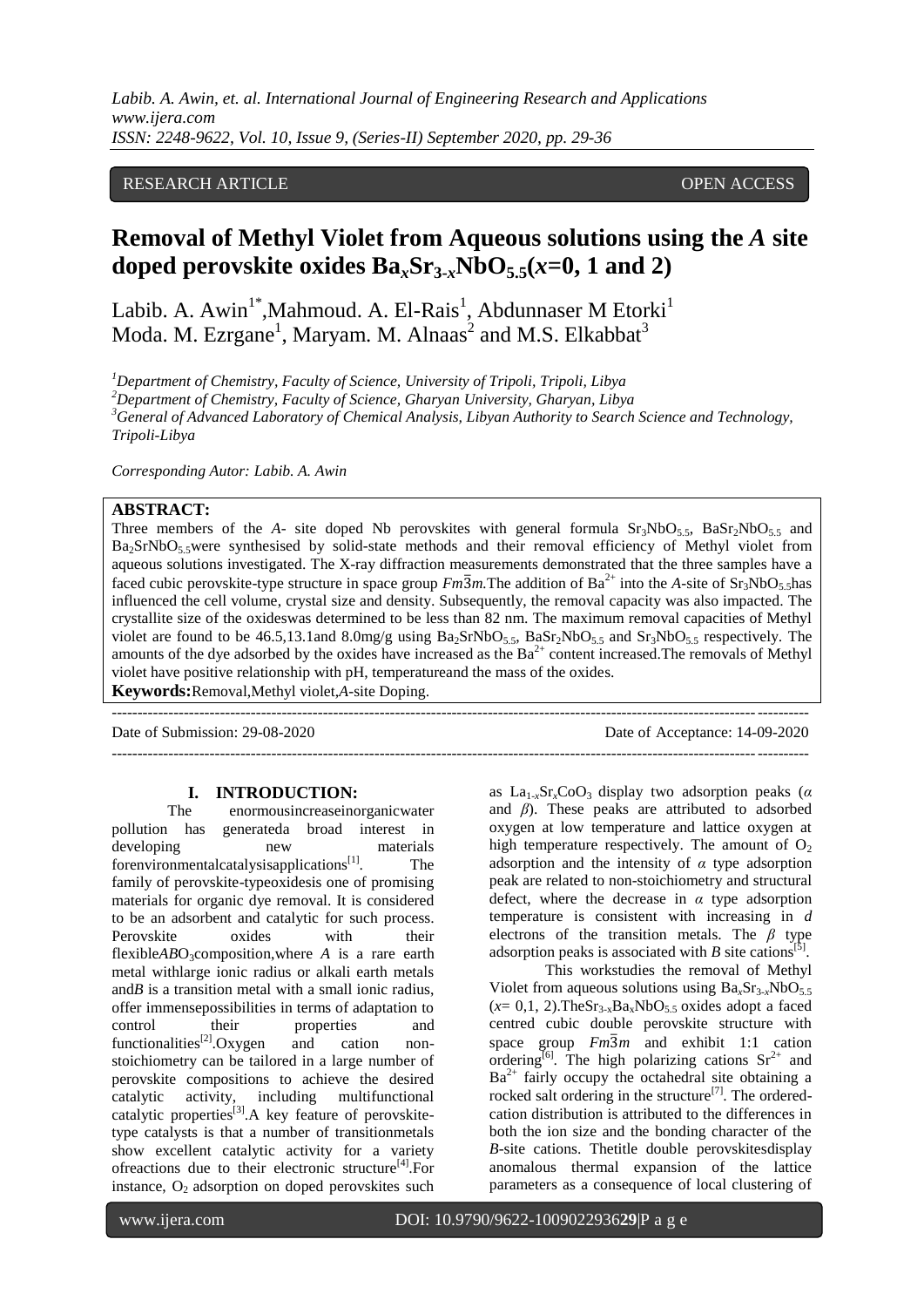the vacancies and/or the anions with absorbed water molecules<sup>[\[8\]](#page-6-7)</sup>. The partial substitution of  $Sr^{+2}$ (12 coordinate ionic radius, 1.44  $\rm \AA^{[9]}$  $\rm \AA^{[9]}$  $\rm \AA^{[9]}$ ) by Ba<sup>2+</sup> (1.61)  $\hat{A}^{[9]}$  $\hat{A}^{[9]}$  $\hat{A}^{[9]}$  was expected to influence structural characteristics leading to changes in the adsorption properties. The physical properties of such oxides can be influenced by the differences in the effective charges, the ionic radii and the electron configurations of both the *A* and *B*- site cations.

Methyl violet 10B (MV) is known in medicine as Gentian violet and is the active ingredient in a Gram stain, used to classify bacteria<sup>[\[10\]](#page-6-9)</sup>. It is used as a pH indicator, with a range between 0 and 1.6. Compounds related to methyl violet are potential carcinogens. Methyl violet 10B inhibits the growth of many Gram positive bacteria, except streptococci. It is soluble in water, ethanol, diethylene glycol and dipropylene glycol. Methyl violet is a mutagen and mitotic poison, therefore concerns exist regarding the ecological impact of the release of methyl violet into the environment<sup>[\[10\]](#page-6-9)</sup>. Methyl violet has been used in vast quantities for textile and paper dyeing, and 15% of such dyes produced worldwide are released to environment in wastewater.

# **II. EXPERIMENTAL**

# **Sample preparation**

The preparation of samples involved  $Nb<sub>2</sub>O<sub>5</sub>$  (Merck, 99.99%), SrCO<sub>3</sub>and/or BaCO<sub>3</sub> (BDH, 99.98-99.99%).The appropriate stoichiometric amounts were mixed, using a mortar and pestle, and then heated in several steps with intermittent regrinding. Samples were initially heatedat 850°C for 12 h followed by reheating at 1100°C for 48 h.

# **Instrumentations**

The crystallography of the samples was examined by a PANalyticalX'Pert X-ray powder diffraction using Cu K $\alpha$  radiation (1.5400 Å) and a PIXcel solid-state detector. The operating voltage was 40kV and the current was 30 mA. The samples were measured in lat plate mode atroom temperature with a scan range of  $10^{\circ}$  <2 $\theta$  <80° and a scan lengthof 10 mins were used. The structures were refined using the program  $RIETICA^{[11]}$  $RIETICA^{[11]}$  $RIETICA^{[11]}$ .

The absorbance of solutions was determined using ultraviolet visiblespectrophotometer (UV/Vis, model Spect-21D) and (190-900 Perkin-Elmer) at maximum wavelength of absorbance (590 nλ). Theconcentrations of solutions were estimated from the concentrationdependence of absorbance fit. The pH measurements were carried outon a

WTW720 pH meter model CT16 2AA (LTD Dover Kent, UK)and equipped with a combined glass electrode.

### **Batch mode**

Batch mode removal studies were carried out by varying severalparameters such as contact time, pH, temperature and mass ofprepared oxide (adsorbent). Essentially, a 50 ml of dye solution withconcentration of 10 ppm was taken in a 250 ml conical flask in whichthe initial pH was adjusted using HCl/NaOH. Optimized amount ofadsorbent was added to the solution and stirred using magnetic stirrerfor specific time. The oxide samples were separated from solutionsusing centrifuge 3500 CPM for 5 minutes.

# **III. RESULT AND DISCUSSIONS:**

*3.1. Characterization ofoxides*

Initially, our synthetic attempts focused on  $Sr<sub>3-x</sub>Ba<sub>x</sub>NbO<sub>5</sub>$  soxides where  $x = 0, 1, 2$  and 3, however only for the three first compositions were single phase samples obtained. X-ray diffraction measurements (Figure 1) demonstrated the three samples to be free of any obvious impurities andhavea faced cubic structure with space group  $(Fm\overline{3}m)$ . Doping with Ba<sup>2+</sup> significantly increases both the cell volume and the density but decreases the crystallite size. The increase in cell volumes is likely driven by the large ionic size of the  $Ba^{2+}$ cation (12 coordinate ionic radius, 1.61 Å). The ionic size of the  $Sr^{2+}$  cation (12 coordinate ionic radius, 1.44 Å) is smaller than the  $Ba^{2+}$ cation.Ba $Sr<sub>2</sub>NbO<sub>5.5</sub>$  displayed the lowest crystallite size in the series, possibly as a consequence of cation order effects. The materials can be formulated as  $(BaSr)SrNbO<sub>55</sub>$  in order to emphasize the ordering at the *B* site between the Sr and Nb cations. In the double perovskite structure, it is anticipated that the two smallest cations will order in the octahedral sites, this ordering being a consequence of the differences in the size and/or charge between the two cations. The largest cation will then occupy the 12-coordinate (cuboctahedral) site. The corresponding ionic radii of  $Ba^{2+}$  (12) coordinate ionic radius, 1.61 Å and 6 coordinate ionic radius. 1.35  $\hat{A}^{[9]}$  $\hat{A}^{[9]}$  $\hat{A}^{[9]}$ );  $Sr^{2+}$  (1.44 and 1.18  $\hat{A}^{[9]}$ ) and  $Nb<sup>5+</sup>$  (6 coordinate ionic radius. 0.64  $\rm \AA^{[9]}$  $\rm \AA^{[9]}$  $\rm \AA^{[9]}$ )cationssuggest that the Nb<sup>5+</sup> and one Sr<sup>2+</sup> cation will occupy the 6-coordinate sites whereas a mixture of  $Sr^{2+}$  and  $Ba^{2+}$  will occupy the cuboctahedral sites<sup>[\[12\]](#page-7-0)</sup>.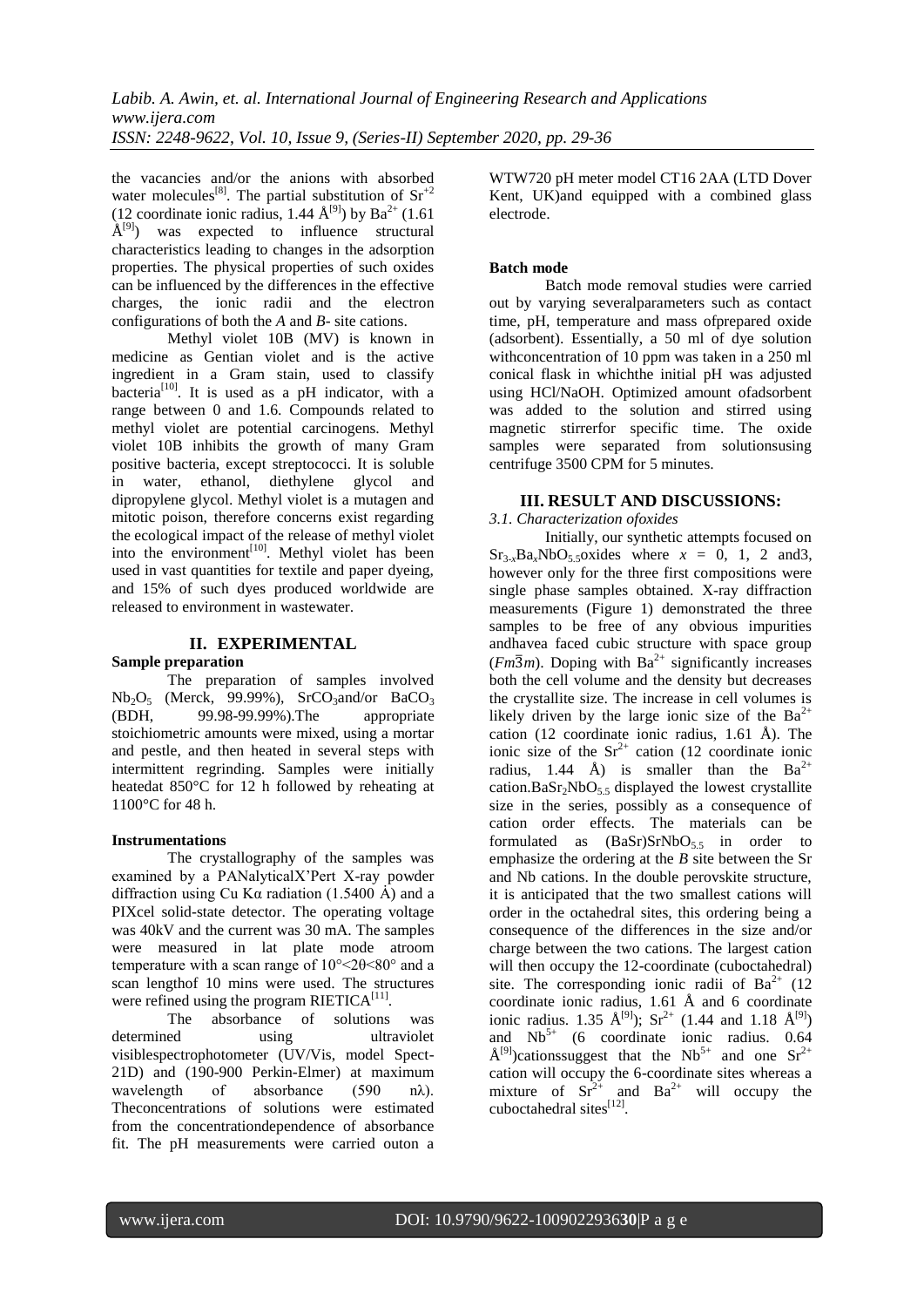

Figure-1. The XRD patterns of  $Sr_3NbO_{5.5}$ ,  $BaSr_2NbO_{5.5}$  and  $Ba_2SrNbO_{5.5}$ .

The Average Crystallite size  $D_p$ , specific surface area S, lattice strain  $\varphi$ , Lattice parameter *a* and Cell volume V estimated from X-ray diffraction data are summarised in Table-1. The crystallite size can be calculated using sheerer formula<sup>[\[13\]](#page-7-1)</sup> (Equation. 1) where the specific surface area can be calculated using Sauter formula<sup>[\[14\]](#page-7-2)</sup> (Equation.2)in which  $\rho$  is the density of the synthesised material.  $D_p = (0.94\lambda)/(\beta_{1/2} \times \cos\Theta).$  (1)  $S = 6000/(D_p \times \rho)$ . (2)

**Table-1;** Average Crystallite size D<sub>p</sub>, Specfic surface area S, lattice strain φ, Lattice parameter *a* and Cell volume V. estimated from X-ray diffraction data.

| Formula                             | $D_n$ (nm) | $\rho(g/cm^3)$ | $S(m^2/g)$ | $\varnothing$ | a(A)      | $V(A^3)$   |
|-------------------------------------|------------|----------------|------------|---------------|-----------|------------|
| $Sr_3NbO_{5.5}$                     | 81.91      | 5.104          | 14.35      | 0.0028        | 8.3263(3) | 577.230(1) |
| BaSr <sub>2</sub> NbO <sub>55</sub> | 50.45      | 5.419          | 22.03      | 0.0020        | 8.4554(2) | 604.520(1) |
| Ba <sub>2</sub> SrNbO <sub>55</sub> | 72.72      | 5.669          | 14.55      | 0.0020        | 8.5999(3) | 636.040(2) |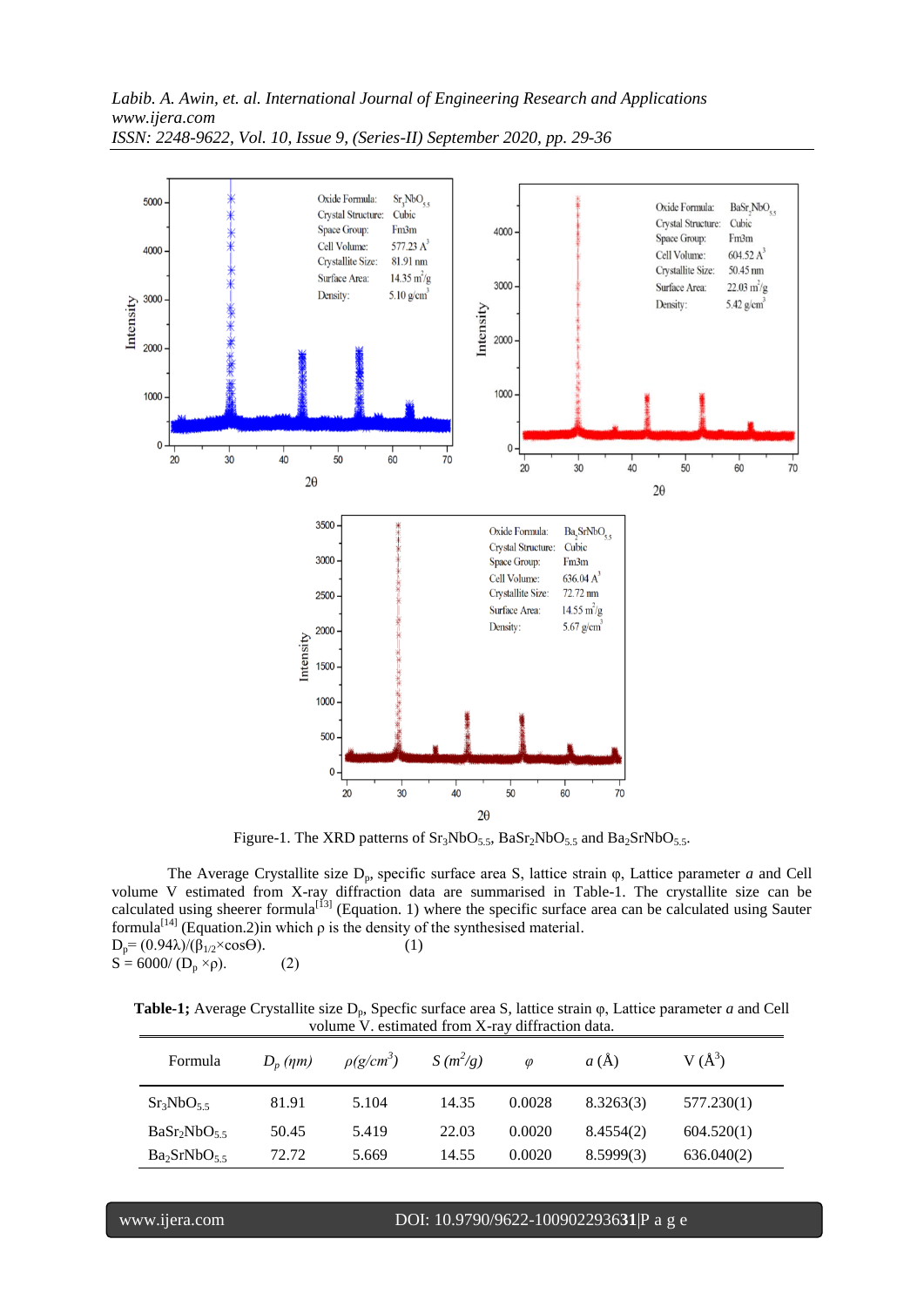#### *3.2. Batch mode*

#### *3.2.1 Effect of Time.*

The removal percentage of dyes over the adsorbents can be calculated as:  $R\% = [(C_i-C_i)/C_i]$  $\times$  100, where R% is the removal percentage, C<sub>i</sub> = 10 ppm is initial concentration of dye solution,  $C_t$  is the concentration of dye at contact time estimated from the concentration dependence of absorbance fit. Figure 2. shows the time dependence of MV removal at room temperature. There is no finite time was observed for the dye removal up to 150 min. The removals of the dye increase as the contact time increases. The removal of MV on the surface of  $Sr_3NbO_{5.5}$ ,  $BaSr_2NbO_{5.5}$  and  $Ba<sub>2</sub>SrNbO<sub>5.5</sub>$  were found to be 66.15, 73.24 and 93.94% respectively.The removals of MV using  $Ba<sub>2</sub>SrNbO<sub>5.5</sub>$  were larger than those using

 $BaSr<sub>2</sub>NbO<sub>55</sub>$  and  $Sr<sub>3</sub>NbO<sub>55</sub>$ . This is due to the effect of oxide composition.The increase in the organic dye removal is consisted with the increase in the Ba ion content.The inserted equations in Figure 2 describe theremoval percentage  $(R\%)$  as function of time (t) for eachoxide.The initial removal rate (dR/dt) could be derived from theequations when t=0. The initial removal rates for MV dye were found to be 3.25, 2.71 and 3.04 using  $Sr<sub>3</sub>NbO<sub>5.5</sub>$ ,  $BaSr<sub>2</sub>NbO<sub>5.5</sub>$  and  $Ba<sub>2</sub>SrNbO<sub>5.5</sub>$ respectively. The wavelength dependence of absorbance for MV solution (Figure 3) illustrates the absorbance of MV solutions decreased as result of using Ba*x*Sr3-*x*NbO5.5oxides as adsorbents. In addition, the absorbancedecreases as the value of *x* in the formulaincreased.



*Figure 2.The time dependence of MV removal at room temperature. The volume, concentration and pH of the dyes solution are 50ml, 10ppm and 5.1 respectively*.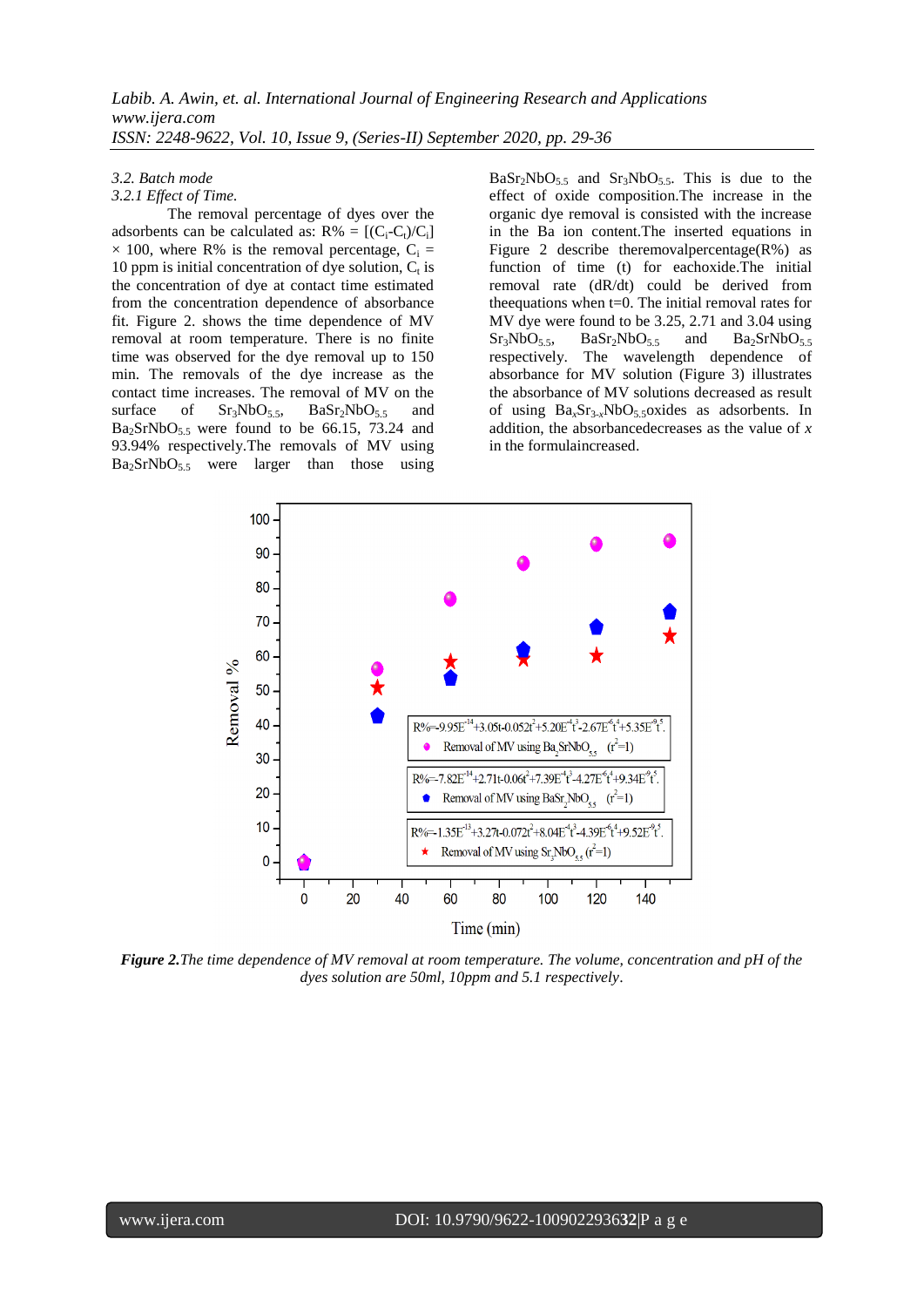

*Figure 3. The wavelength dependence of absorbance for MV solution. The time, volume, concentration, adsorbent mass and pH of MVsolution are 150 min, 50ml, 10ppm, 0.1 g and 5.1 respectively.*

### *3.2.2: Effect of adsorbent mass:*

The amount of the dye adsorbed by one gram of the oxides (Q) was calculated as following:  $Q \text{ (mg/g)} = [(C_i-C_t) \times V] / W$ , where t= 150min is the contact time, V= 50ml is the volume of MV solution and W is the mass of oxides. As shown in Figure 4, Q decreases as the mass of adsorbents increased. The maximum capacity of adsorbent Qmax can be estimated from the intercept of the liner fit of  $1/Q_t$  at Y axis. Ba<sub>2</sub>SrNbO<sub>5.5</sub> (72.72 nm,

14.55  $\text{m}^2/\text{g}$ ) displayed the highest value of  $Q_{\text{max}}(46.47(2) \text{ mg/g})$  whereas  $Sr_3NbO_{5.5}(81.91 \text{ nm})$ , 14.35  $m^2/g$ ) exhibited the lowest value of  $Q_{\text{max}}(8.03(5) \text{mg/g})$ .  $Q_{\text{max}}$  for BaSr<sub>2</sub>NbO<sub>5.5</sub> (50.45) nm,  $22.03 \text{ m}^2/\text{g}$ )is13.09(2) mg/g. This result suggested an enhancement in the adsorption properties occurs as result of the substitution of  $Ba^{2+}$ into the oxideplus the decrease in crystallite size. The decrease in crystallite size leads to an increase in the surface area of particles.



*Figure 4. The effect of adsorbent mass on the removal. The time, volume, concentration and pH of dye solutions are 150min, 50ml, 10ppm and 5.1 respectively.*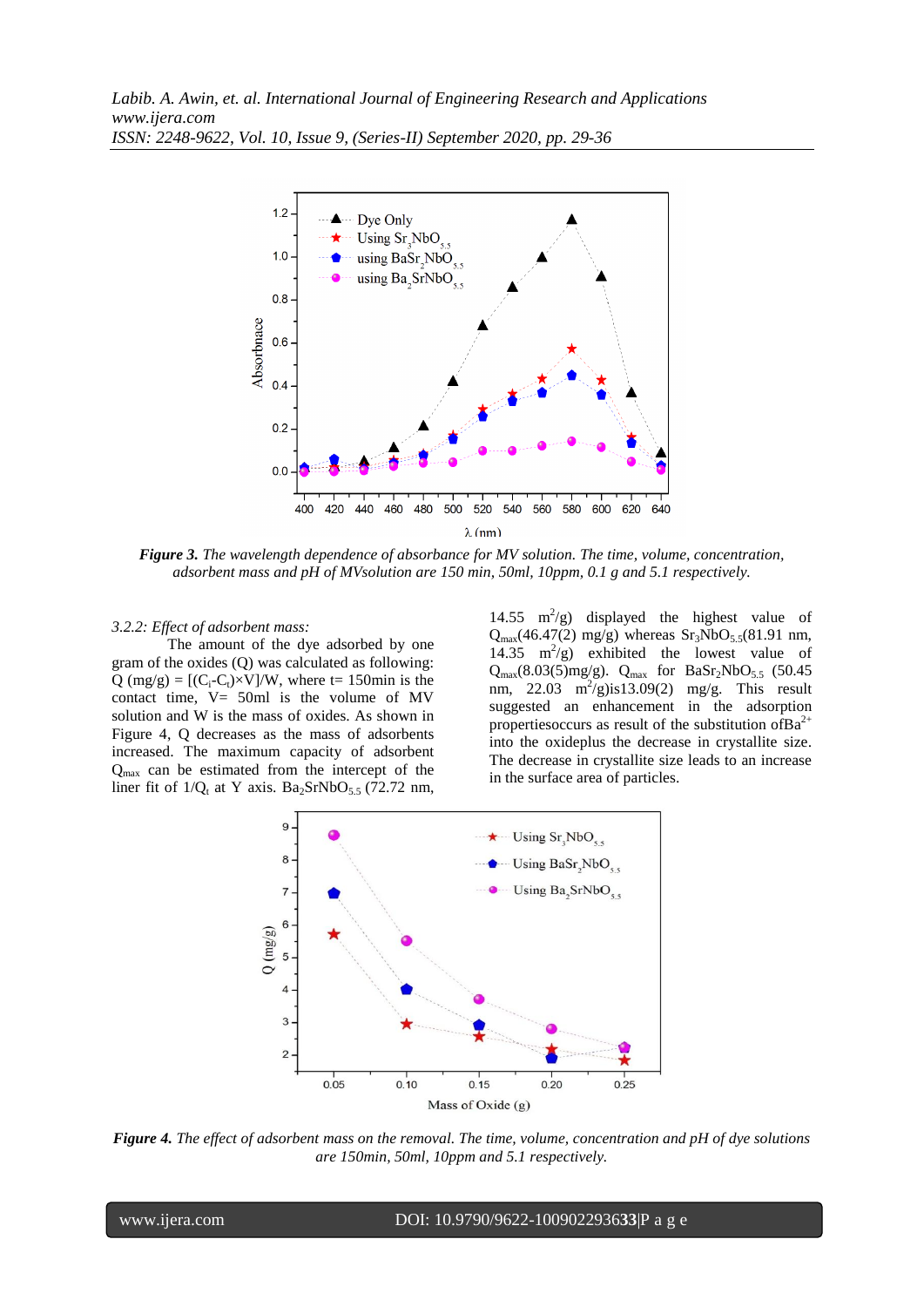#### *3.2.4: Effect of temperature:*

Temperature has an important impact on the adsorption process. An increase in temperature helps the reaction to compete more efficiently with  $e^{-}/H^+$  recombination. The removal of two dyes was investigated at  $25$ , 40, 60 and  $100^{\circ}$ C. The obtained results are illustrated below in Figure 5. The removal of MV dyeincreased as temperature increased. For instance, the removal of MVincreased from  $~64.9\%$  at 25<sup>°</sup>C to ~99% at  $100^{\circ}$ C whenBaSr<sub>2</sub>NbO<sub>5.5</sub> was used. This result isagreed with normal expectations, and is a

consequence of the increase of adsorption strength and the concentration of active intermediates with temperature. The energy of activation  $(E_a)$ , was calculated from the Arrhenius plot of ln R vs 1000/*T.* Arrhenius plot shows that the activation energies of the removal are positive and equal to 4.79 and 4.32 kJ/mole  $forsr_3NbO_5$  and  $BaSr<sub>2</sub>NbO<sub>5.5</sub> respectively.$  The activation energy of the removal was (-0.018 kJ/mole) for  $Ba<sub>2</sub>SrNbO<sub>5.5</sub>$ . This reflects the differences in the strength of the interaction forces between the dye and the oxides.



*Figure 5. The effect of temperature on the MV removal. The time, volume, pH and concentration of dyes solutions are 150min, 50ml, 5.1 and 10ppm respectively*

#### *3.2.4: Effect of pH:*

The pH of solutions is a key parameter in dye adsorption. The magnitude of electrostatic charges which are impacted by the ionised dye molecules is controlled by the solution pH. As a result the rate of adsorption will vary with the pH of the medium used. In general, at low solution pH, the percentage of dye removal will decrease for cationic dye adsorption, while for anionic dyes the percentage of removal will increase.This is due to the increase in the positive charge on the solution interface and the adsorbent surface. In contrast, high solution pH is preferable for cationic dye adsorption but shows a lower efficiency for anionic dye adsorption. The positive charge at the solution interface will decrease while the adsorbent surface appears negatively charged.

To study the effect of pH, experiments were carried out at various pH values, ranging from 2 to 10 for constant dye concentration (10 ppm) and adsorbent mass (0.1g). Figure 6 presents the removal of dyes as a function of pH.It was observed that the removal of MV using the doped oxides increases as pH increased. The highest removal of MVwas recorded at pH= 10 around 98.8 % usingBa<sub>2</sub>SrNbO<sub>5.5</sub> where the lowest removal of MVwas recorded at pH= 4 around 22%using the same oxide. The removal of MVusing $Sr<sub>3</sub>NbO<sub>5.5</sub>$  has gradually increased from  $~50\%$  to  $~75\%$  as pH increased from 2 to 10.The removal of MVreached maximum (~91%) using  $BaSr<sub>2</sub>NbO<sub>5.5</sub>$  at pH 2 and 10. The removal efficiency of the adsorbents is clearly increases as the acidity decreased.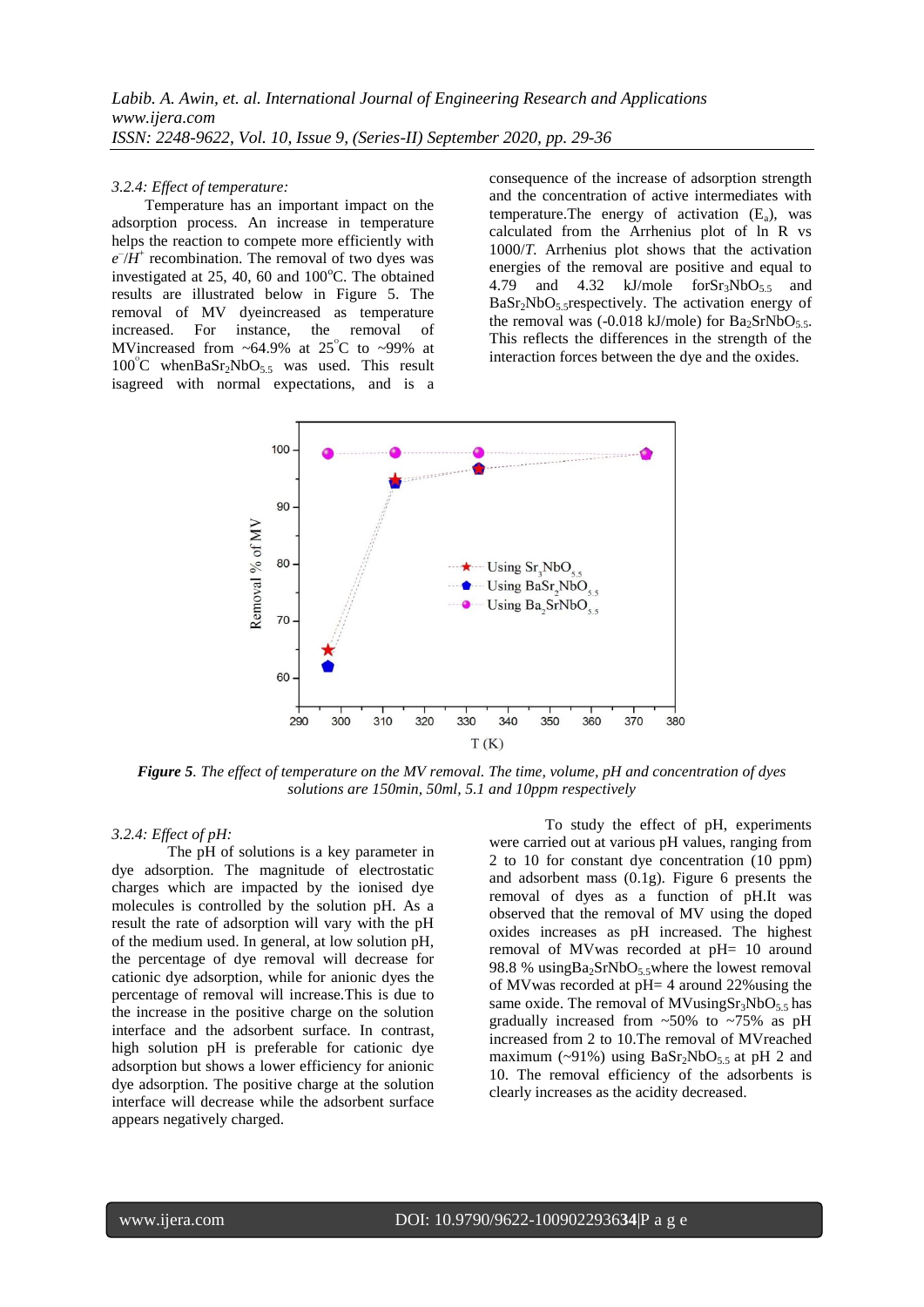

**Figure 6.**The effect of pH on the removal of MV. The time, volume and concentration of dyes solution are 150min, 50ml and 10ppm respectively.

#### **IV. CONCLUSION:**

The removal of Methyl Violet from aqueous solution using the *A*- site dopedperovskitesBa<sub>x</sub>Sr<sub>3-x</sub>NbO<sub>5.5</sub>has been reported. The nano particle oxides were synthesised by solid state reaction and characterized by XRD. The results showed the substitution of  $Ba<sup>2+</sup> has influenced both the texture and adsorption$ properties of the oxides. It was found that the adsorbent amounts of organic dye increases as the  $Ba^{2+}$  content increased. The removal of MV increases as the physical parameters: time, temperature, pH, adsorbent mass increased. The maximum capacities of adsorbent are 46.47, 13.09 and 8.03 mg/g for  $Ba_2SrNbO_{5.5}$ ,  $BaSr_2NbO_{5.5}$  and  $Sr_3NbO_5$ , respectively. The highest removal The highest removal efficiency was recorded for MV dye using  $Ba<sub>2</sub>SrNbO<sub>5.5</sub>at pH=10$  where the lowest removal was observed for the same oxide at  $pH=2$ .

#### **REFRANCES:**

- <span id="page-6-0"></span>[1]. Elkfaje Z. H., (2015). Water treatment using local materials adsorbents .
- <span id="page-6-1"></span>[2]. Ishihara T., Structure and Properties of Perovskite Oxides, Springer, US, Perovskite Oxide for Solid Oxide Fuel Cells, 2009.
- <span id="page-6-2"></span>[3]. Smyth D. M., "Defects and Order in Perovskite-Related Oxides", Annual Review of Materials Science, 1, 15, 329-357, 1985.
- <span id="page-6-3"></span>[4]. Tejuca L. G. and Fierro, J. L. G., Properties and Applications of Perovskite-Type Oxides, Taylor & Francis, 1992.
- <span id="page-6-4"></span>[5]. Fergus J. W., "Perovskite oxides for semiconductor-based gas sensors", Sensors and Actuators B: Chemical, 2, 123, 1169- 1179, 2007.
- <span id="page-6-5"></span>[6]. Animitsa I., Neiman, A., Sharafutdinov, A. and Nochrin, S., "Strontium tantalates with perovskite-related structure", Solid State Ionics, 0, 136–137, 265-271, 2000.
- <span id="page-6-6"></span>[7]. Lecomte J., Loup, J. P., Hervieu, M. and Raveau, B., "Non-stoichiometry and electrical conductivity of strontium niobates with perovskite structure", Physica Status Solidi, 2, 65, 743-752, 1981.
- <span id="page-6-7"></span>[8]. Animitsa I., Neiman, A., Kochetova, N., Korona, D. and Sharafutdinov, A., "Chemical diffusion of water in the double perovskites Ba4Ca2Nb2O11 and Sr6Ta2O11", Solid State Ionics, 26–32, 177, 2363-2368, 2006.
- <span id="page-6-8"></span>[9]. Shannon R. D., "Revised Effective Ionic-Radii and Systematic Studies of Interatomic Distances in Halides and Chalcogenides", Acta Crystallographica Section A, Sep1, 32, 751-767, 1976.
- <span id="page-6-9"></span>[10]. Books H., Articles on Triarylmethane Dyes, Including: Phenolphthalein, Methyl Violet, Bromothymol Blue, Coomassie Brilliant Blue, Bromophenol Blue, Malachite Gr, Hephaestus Books, 2011.
- <span id="page-6-10"></span>[11]. Hunter B. A. and Howard, C. J., "RIETICA. A Computer Program for Rietveld Analysis of X-Ray and Neutron Powder Diffraction Patterns", Rietica, 1998.